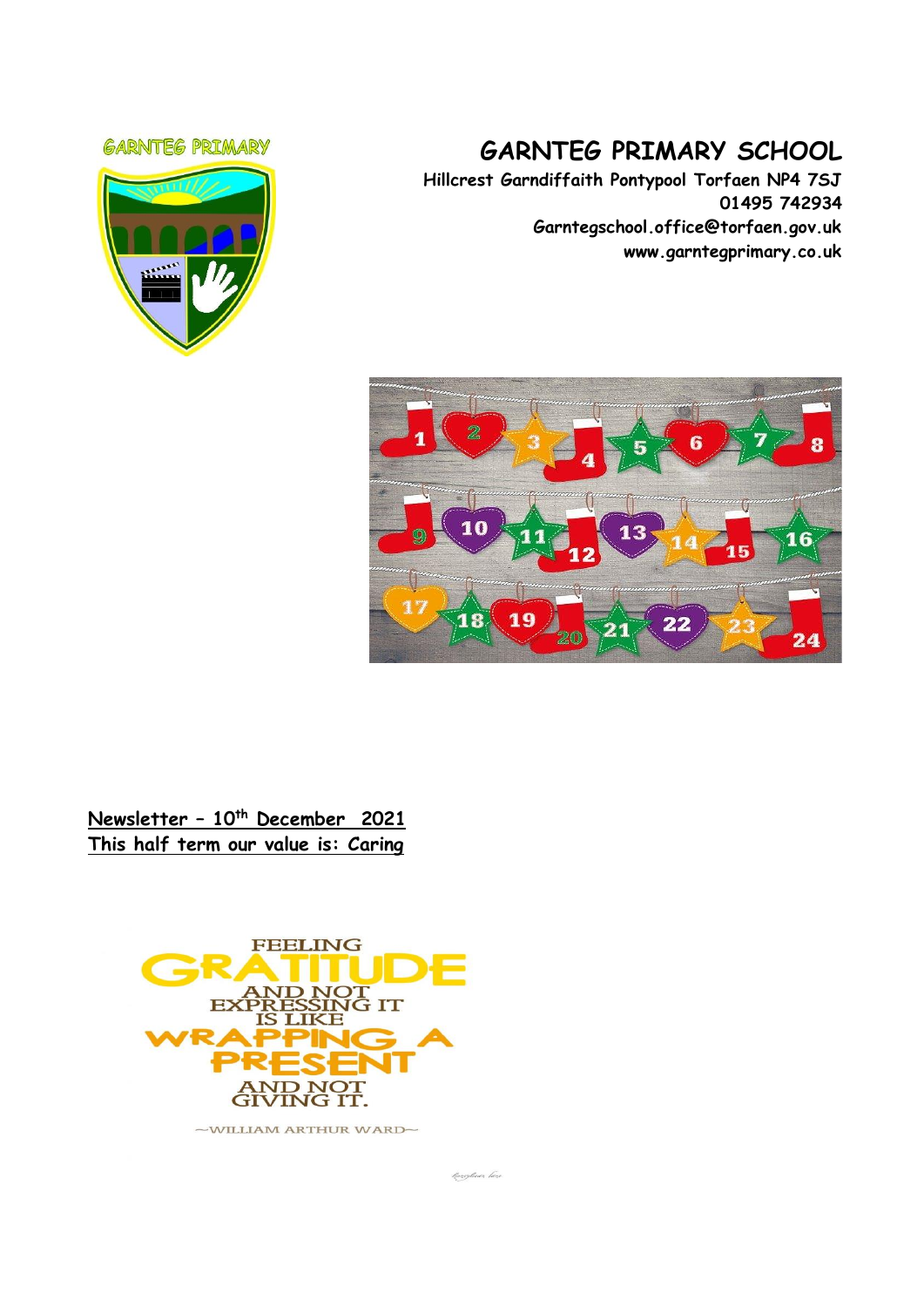**Cylchlythyr – 10th December 2021 Yr hanner tymor hwn ein gwerth yw:Gofalu**

### **Important Dates for your diary**

**Children's Christmas Lunch - Wednesday 15 th December School Finishes for Christmas – Friday 17th December Carols Under the Arch Online – Sunday 19th December 6-8pm School starts back after Christmas – Tuesday 4th January 2022 Additional Jubilee Day – 29th April 2022 Inset day - 27th May 2022 Inset days - 21st and 22nd July 2022**

**Dear Parents/Carers, Annwyl Rhieni/Sy'n ofalwyr**

### **Christmas Play and Wellbeing Camp**

**The Play Service are delivering Wellbeing Camp at Garnteg Primary School this Christmas period for children aged 5-11 from Monday 20th December until Wednesday 22nd December, the times are 10:00am-3:00pm and children require a packed lunch. Please click on the link below to register an interest in your child attending a provision. Please note that limited spaces are available and pre-booking is essential.** 

[https://iweb.itouchvision.com/portal/f?p=customer:category\\_link:::::CUID,LANG:CCA8599AE222B64E553E30594](https://eur03.safelinks.protection.outlook.com/?url=https%3A%2F%2Fiweb.itouchvision.com%2Fportal%2Ff%3Fp%3Dcustomer%3Acategory_link%3A%3A%3A%3A%3ACUID%2CLANG%3ACCA8599AE222B64E553E3059431401AB98C0B98E%2CEN%26P_LANG%3Den&data=04%7C01%7CSharron.Williams%40torfaen.gov.uk%7C578907f889df421ae14e08d9b339621d%7C2c4d0079c52c4bb3b3cad8eaf1b6b7d5%7C0%7C0%7C637737881301001547%7CUnknown%7CTWFpbGZsb3d8eyJWIjoiMC4wLjAwMDAiLCJQIjoiV2luMzIiLCJBTiI6Ik1haWwiLCJXVCI6Mn0%3D%7C3000&sdata=sxGv%2BSvAyBYAAwBfN9J8PSAeFcjlZpofQN3gXTvqLtQ%3D&reserved=0) [31401AB98C0B98E,EN&P\\_LANG=en](https://eur03.safelinks.protection.outlook.com/?url=https%3A%2F%2Fiweb.itouchvision.com%2Fportal%2Ff%3Fp%3Dcustomer%3Acategory_link%3A%3A%3A%3A%3ACUID%2CLANG%3ACCA8599AE222B64E553E3059431401AB98C0B98E%2CEN%26P_LANG%3Den&data=04%7C01%7CSharron.Williams%40torfaen.gov.uk%7C578907f889df421ae14e08d9b339621d%7C2c4d0079c52c4bb3b3cad8eaf1b6b7d5%7C0%7C0%7C637737881301001547%7CUnknown%7CTWFpbGZsb3d8eyJWIjoiMC4wLjAwMDAiLCJQIjoiV2luMzIiLCJBTiI6Ik1haWwiLCJXVCI6Mn0%3D%7C3000&sdata=sxGv%2BSvAyBYAAwBfN9J8PSAeFcjlZpofQN3gXTvqLtQ%3D&reserved=0)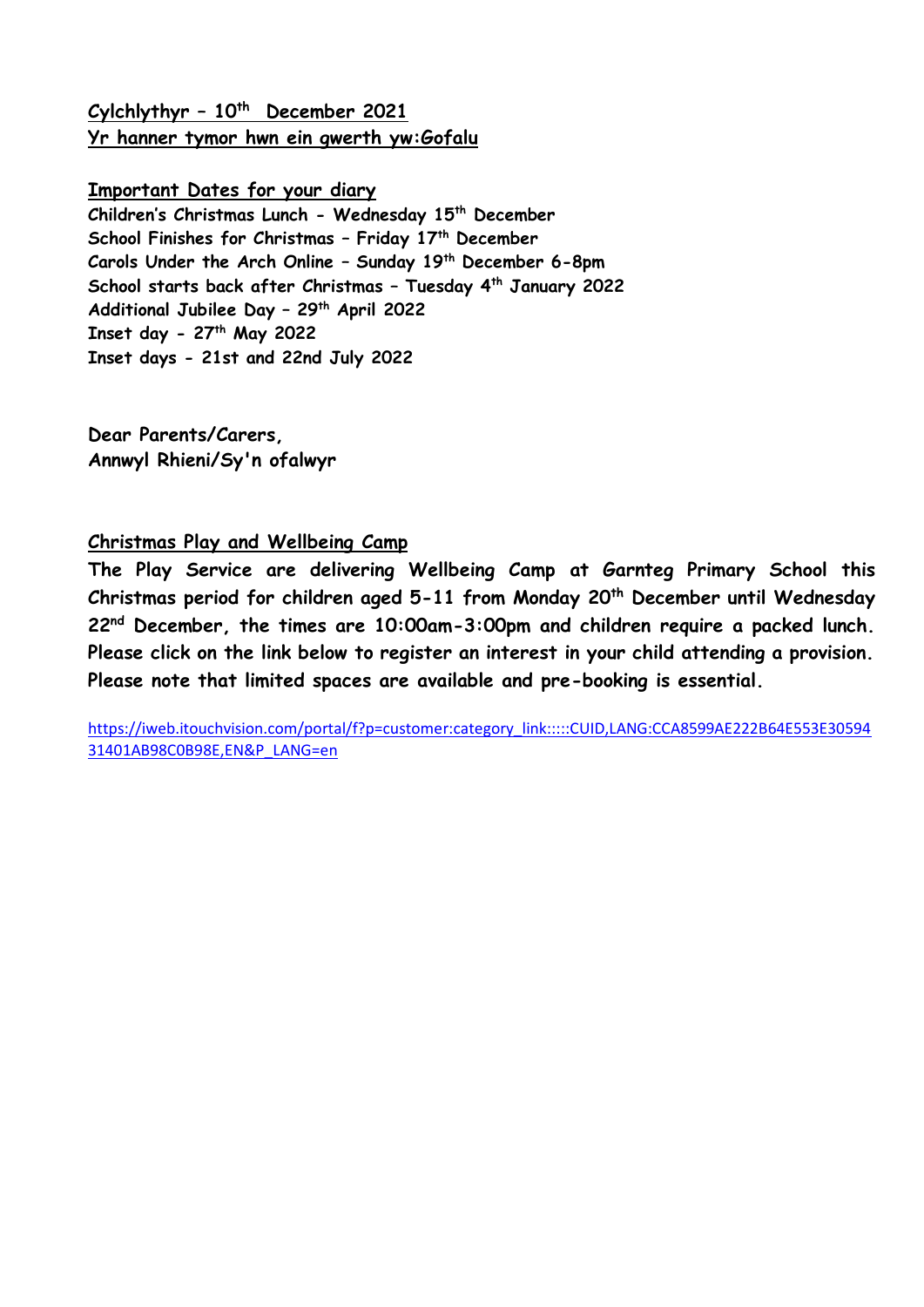

## **Christmas Parties**



**The children have really enjoyed the parties today, with lots of dancing and games. A big thank you to Helen and the canteen staff for the fabulous Hot food boxes, they were delicious!**

## **Christmas Fayre**

**On Saturday 11th December there will be a Christmas fayre at Garndiffaith Community Hall from 12.00 until 2.30. There will be lots of stalls with lots of bargains for Christmas.**

**There will also be a visit from Santa at 12.30. Please come along and join in the Christmas fun!**

## **Christmas Raffle**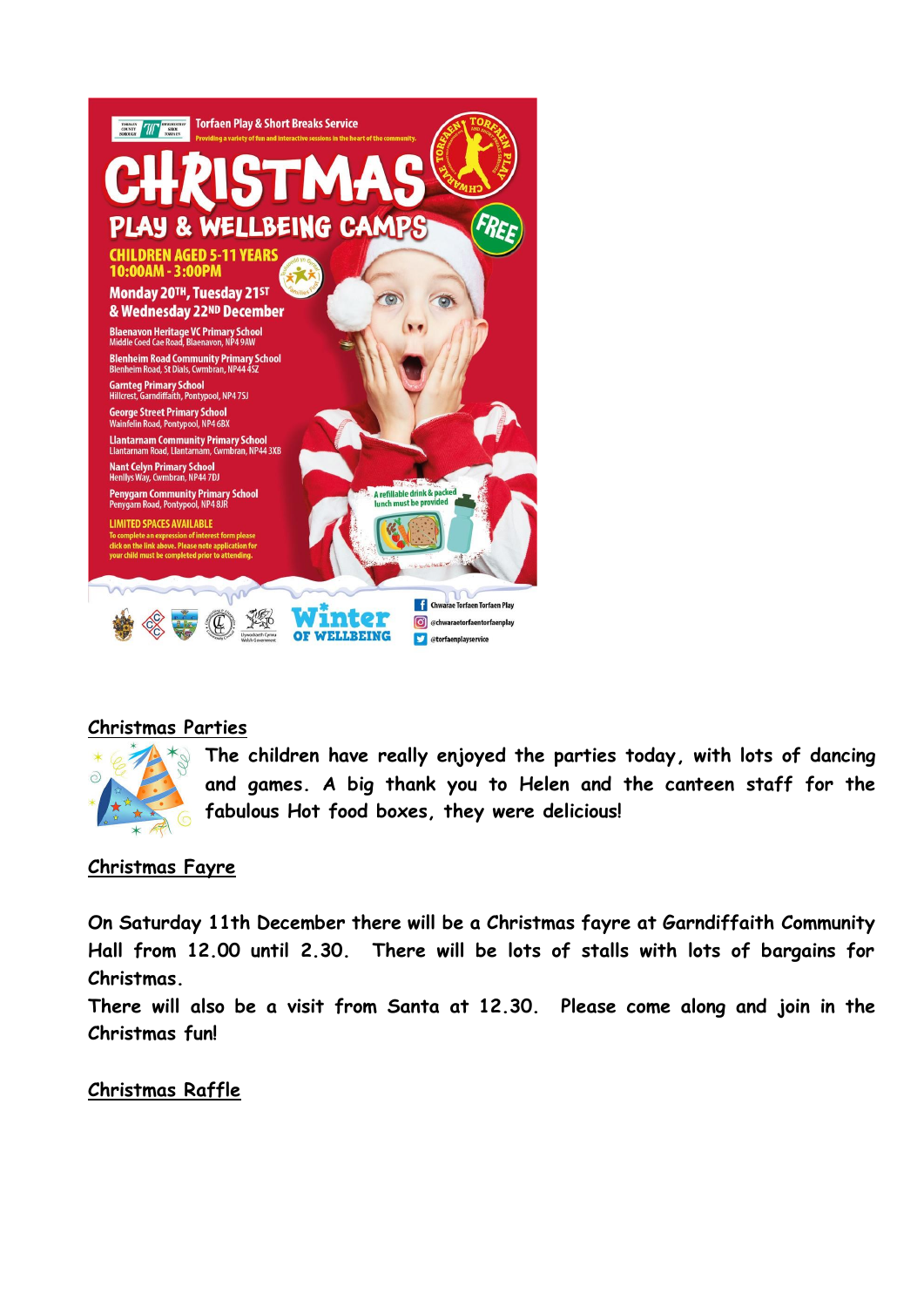

*Thank you for the returned tickets and money so far, there is still time to return raffle tickets in the envelopes provided. Please contact your child's teacher if you would like some extra tickets.* 

We will be holding our annual Christmas raffle on Tuesday 14<sup>th</sup> next week

and many thanks to those who kindly donated prizes. We appreciate your continued support.

## **Christmas Lunch for Pupils**

Christmas Lunch will be held on Wednesday  $15<sup>th</sup>$  December, if you wish your child to have Christmas Lunch, please let your child's teacher know via class dojo as soon as possible. Only Christmas Lunch will be available from the canteen on this day.

## **Carols Under the Arch Online**

**The carol service online will be on Sunday 19th December at 6pm - 8pm. Parents can access the service via Facebook Noddfa page. The service will be led by Noddfa church and Victory Church Blaenavon and will also include contributions from pupils at Garnteg with pupils singing and playing instruments. It will also be uploaded to You Tube for those who are unable to watch it live.** 

## **Winter Fuel Payment**

**The Welsh Government have recently announced a one-off payment of £100 to help families towards the fuel cost they have to pay.** 

**The scheme is open to households where one member is in receipt of certain welfare benefits. They must have been claiming these benefits at any time between 1 December 2021 and 31 January 2022.**

**The benefits are**

- **Income Support**
- **Income Based Job Seekers Allowance**
- **Income Related Employment and Support Allowance**
- **Universal Credit**
- **Working Tax Credits**
- **Either you or your partner must also be responsible for paying the energy bills for the property.**
- **Only one payment per household can be paid.**

**To receive the payment an application form must be completed online by following the link below -**

**[https://iweb.itouchvision.com/portal/fp=customer:category\\_link:::::CUID,LANG:D0FFE45602](https://eur03.safelinks.protection.outlook.com/?url=https%3A%2F%2Fiweb.itouchvision.com%2Fportal%2Ff%3Fp%3Dcustomer%3Acategory_link%3A%3A%3A%3A%3ACUID%2CLANG%3AD0FFE45602CC1C02631CE05433A140C1A8C014E1%2CEN%26P_LANG%3Den&data=04%7C01%7Cgarntegschool.office%40torfaen.gov.uk%7C8a19f36e3aae4f73be1008d9ba33812a%7C2c4d0079c52c4bb3b3cad8eaf1b6b7d5%7C0%7C0%7C637745552634570697%7CUnknown%7CTWFpbGZsb3d8eyJWIjoiMC4wLjAwMDAiLCJQIjoiV2luMzIiLCJBTiI6Ik1haWwiLCJXVCI6Mn0%3D%7C3000&sdata=d8OwtLYbjPZ18%2BPK3%2F71I3l8ALc0nWEt7v0kIH%2BnK5Y%3D&reserved=0) [CC1C02631CE05433A140C1A8C014E1,EN&P\\_LANG=en](https://eur03.safelinks.protection.outlook.com/?url=https%3A%2F%2Fiweb.itouchvision.com%2Fportal%2Ff%3Fp%3Dcustomer%3Acategory_link%3A%3A%3A%3A%3ACUID%2CLANG%3AD0FFE45602CC1C02631CE05433A140C1A8C014E1%2CEN%26P_LANG%3Den&data=04%7C01%7Cgarntegschool.office%40torfaen.gov.uk%7C8a19f36e3aae4f73be1008d9ba33812a%7C2c4d0079c52c4bb3b3cad8eaf1b6b7d5%7C0%7C0%7C637745552634570697%7CUnknown%7CTWFpbGZsb3d8eyJWIjoiMC4wLjAwMDAiLCJQIjoiV2luMzIiLCJBTiI6Ik1haWwiLCJXVCI6Mn0%3D%7C3000&sdata=d8OwtLYbjPZ18%2BPK3%2F71I3l8ALc0nWEt7v0kIH%2BnK5Y%3D&reserved=0)**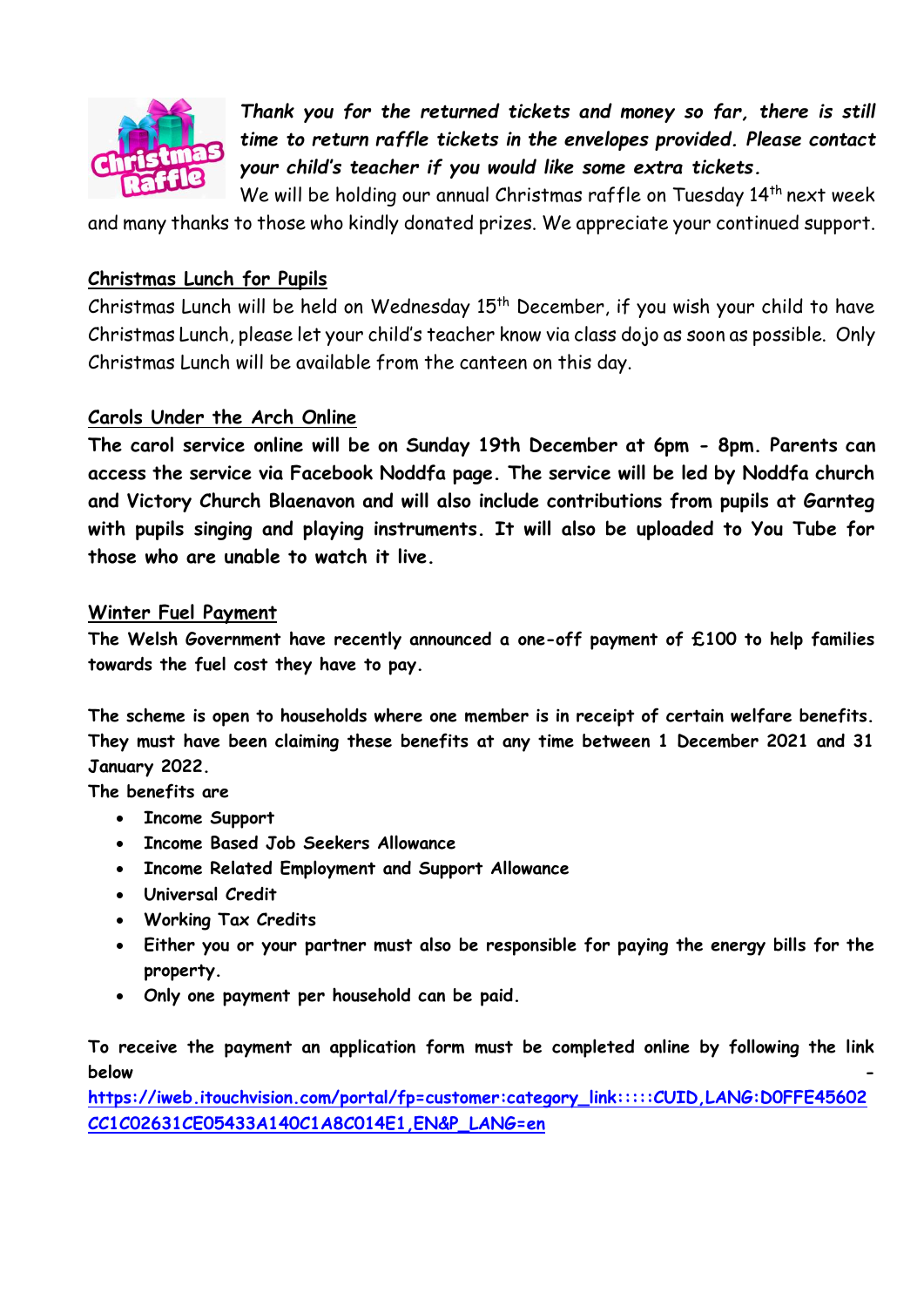**If they do not have access to the internet then it can be completed over the phone by calling our Customer Care team on 01459 766570 or 01495 766430 but we are urging people to apply on line due to the amount of applications we anticipate receiving.**

**Applications open on 13th December 2021. All applications must be received before the 18 February 2022. Payments for successful applications will be made from January through to end of March 2022.**

**We have already received a few applications so if parents have already applied on-line they do not need to reapply**

**Please note that the parents do not need to be in receipt of Free School Meals to qualify for this payment just one of the benefits listed above for the period in question.**

### **Keeping Children Safe Online**

Each week we will be sharing guides that cover the key things parents/carers should know about the most popular social media and gaming apps used by our learners. These guides can be found in the 'In The Know' area of Hwb.

This week is all about **Roblox** – follow the link for age ratings, potential risks and what you can do to keep your child safe Roblox - [Hwb \(gov.wales\)](https://hwb.gov.wales/zones/keeping-safe-online/in-the-know/roblox/)

#### **Happen Survey**

In January pupils in years 4,5 and 6 will be asked to complete a short survey on their health and well-being as part of our primary school health network – HAPPEN [\(www.happen](https://eur03.safelinks.protection.outlook.com/?url=http%3A%2F%2Fwww.happen-wales.co.uk%2F&data=04%7C01%7CLinda.Davies%40torfaen.gov.uk%7Ccba7c9cdf62f4c6b03dd08d9b64fe66e%7C2c4d0079c52c4bb3b3cad8eaf1b6b7d5%7C0%7C0%7C637741276539056152%7CUnknown%7CTWFpbGZsb3d8eyJWIjoiMC4wLjAwMDAiLCJQIjoiV2luMzIiLCJBTiI6Ik1haWwiLCJXVCI6Mn0%3D%7C3000&sdata=OXBHW4wW2Ip9c6bKQ%2FhQNte7Mfel5tXdib5spxY6mPo%3D&reserved=0)[wales.co.uk\)](https://eur03.safelinks.protection.outlook.com/?url=http%3A%2F%2Fwww.happen-wales.co.uk%2F&data=04%7C01%7CLinda.Davies%40torfaen.gov.uk%7Ccba7c9cdf62f4c6b03dd08d9b64fe66e%7C2c4d0079c52c4bb3b3cad8eaf1b6b7d5%7C0%7C0%7C637741276539056152%7CUnknown%7CTWFpbGZsb3d8eyJWIjoiMC4wLjAwMDAiLCJQIjoiV2luMzIiLCJBTiI6Ik1haWwiLCJXVCI6Mn0%3D%7C3000&sdata=OXBHW4wW2Ip9c6bKQ%2FhQNte7Mfel5tXdib5spxY6mPo%3D&reserved=0). They will be asked questions such as how active they are, how well they can concentrate, what activities they would like to try in school and how happy they are in school and with their friends. The results will be used to ensure that our pupils are healthy, happy, confident individuals.

#### [https://happen-wales.co.uk/information-sheet/](https://eur03.safelinks.protection.outlook.com/?url=https%3A%2F%2Fhappen-wales.co.uk%2Finformation-sheet%2F&data=04%7C01%7CLinda.Davies%40torfaen.gov.uk%7Ccba7c9cdf62f4c6b03dd08d9b64fe66e%7C2c4d0079c52c4bb3b3cad8eaf1b6b7d5%7C0%7C0%7C637741276539066123%7CUnknown%7CTWFpbGZsb3d8eyJWIjoiMC4wLjAwMDAiLCJQIjoiV2luMzIiLCJBTiI6Ik1haWwiLCJXVCI6Mn0%3D%7C3000&sdata=B1HtoQdy5coc70gbKZYChWvYK3bUxoGx6tKzs%2FRqSPo%3D&reserved=0)

Information about this survey can be found in the links above. If you **do not** wish your child to take part in the survey, please complete the form and return it as indicated within the information sheet.

We look forward to hearing your children's views.

## **Attendance Winners 5th - 10th December**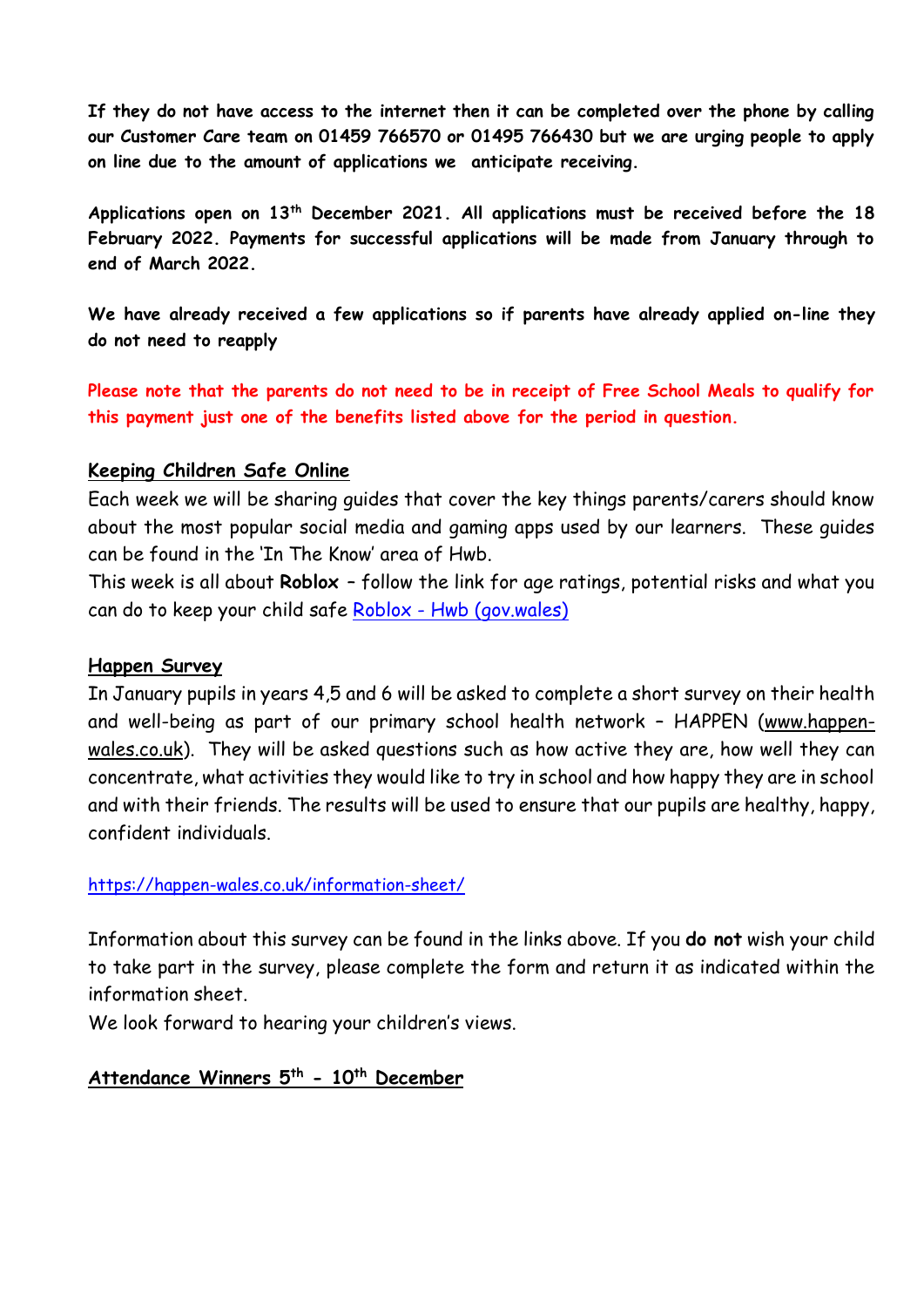

**Congratulations to Dosbarth 6 who were our Foundation Phase attendance winners this week with** *96.5%* **and to Dosbarth 8 who were our Key Stage 2 winners with** *95.8%.* **Well done – let's top this next week!**

**Our whole School attendance this week was 89.35% - lets raise our game and get back up to our target of 95%!**

### **Pupil of the week in classes**

| <b>Foundation Phase</b> |                                                                  | Key Stage 2                 |                      |
|-------------------------|------------------------------------------------------------------|-----------------------------|----------------------|
| Class                   | Pupil of the Week                                                | Class                       | Pupil of the<br>Week |
| Nursery - Mrs Attewell  | AM King & Queen -<br>Jackson & Poppi<br>PM Queen -<br>Darcie-Lyn | Class 7 - Miss Williams     | Arwen                |
| Class 1 - Mrs Ngwenya   | Amelia                                                           | Class 8 - Miss Bones        | Sienna J             |
| Class 2 - Miss Brooks   | Dominic                                                          | Class 9 - Mrs Lewis         | Harley-Mae           |
| Class 3 - Mr Key        | Mali-Kate                                                        | Class 10 - Miss Paske       | <b>Izzie</b>         |
| Class 4 - Miss Brown    | Garcie-May                                                       | Class 11 - Mrs Rogers       | Lily                 |
| Class 5 - Mrs Lee       | Sawyer                                                           | Class 12 - Mrs Messore      | Ashlee               |
| Class 6 - Miss Carroll  | Lowri                                                            | Class 13 - Mrs Parker-Evans | <b>Brooke Mal</b>    |
|                         |                                                                  | Class 14 - Mr Phillips      | Poppy                |

**Nursery –** Bendigedig Meithrin for another fabulous week of learning and climbing to sparkle in all our areas. Your Christmas crafts are looking amazing, you've worked so hard on them this week. You all looked amazing today for our Nursery Christmas party and danced until you could dance no more! We loved celebrating with you in the hall with your special party boxes. Have a lovely weekend, stay safe and warm and we look forward to welcoming you back to the classroom Monday, for our last week of term.

**Dosbarth 1 & 2 -** Bendedgedig Derbyn! You have put so much effort into your learning the last two weeks. We have seen you being independent in your learning and choosing your style of Christmas play prop, using materials to show different uses and creating your own individual calendars!

The Christmas party was a huge success and we loved seeing you all dressed up enjoying yourselves. Have a lovely weekend.